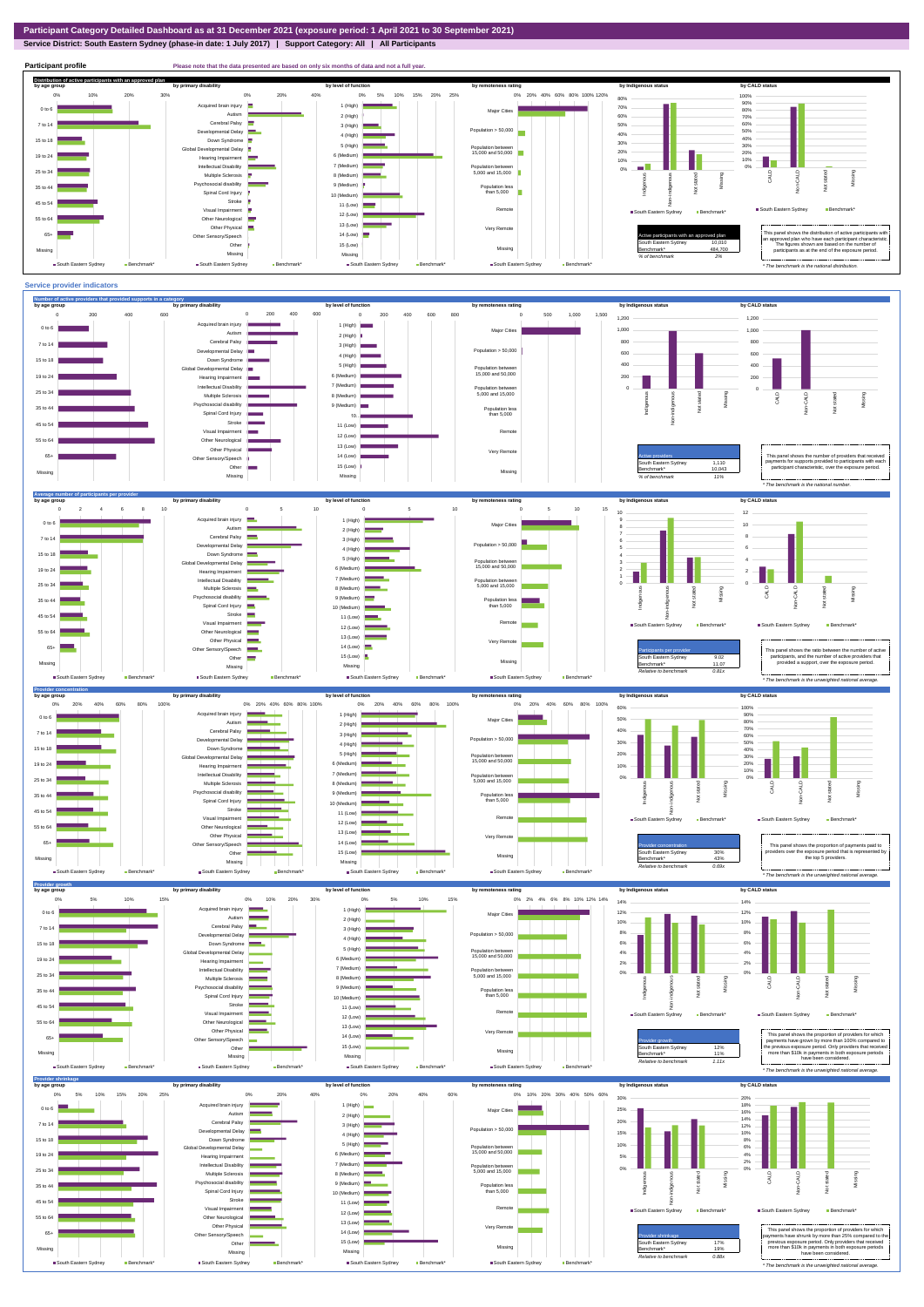**Service District: South Eastern Sydney (phase-in date: 1 July 2017) | Support Category: All | All Participants**



|                                | Active participants with                                                                                                                                                                                                                      |                                  | <b>Participants</b> | Provider      | Provider                | Provider  | <b>Total plan</b> |                                  |                    | Outcomes indicator on<br>choice and control | Has the NDIS helped with |
|--------------------------------|-----------------------------------------------------------------------------------------------------------------------------------------------------------------------------------------------------------------------------------------------|----------------------------------|---------------------|---------------|-------------------------|-----------|-------------------|----------------------------------|--------------------|---------------------------------------------|--------------------------|
| <b>Support category</b>        | approved plans                                                                                                                                                                                                                                | <b>Active providers</b>          | per provider        | concentration | growth                  | shrinkage | budgets (\$m)     | Payments (\$m)                   | <b>Utilisation</b> |                                             | choice and control?      |
| Core                           |                                                                                                                                                                                                                                               |                                  |                     |               |                         |           |                   |                                  |                    |                                             |                          |
| Consumables                    | 6.468                                                                                                                                                                                                                                         | 270                              | 24.0                | 59%           | 3%                      | 6%        | 7.2               | 5.0                              | 70%                | 49%                                         | 78%                      |
| <b>Daily Activities</b>        | 5,379                                                                                                                                                                                                                                         | 456                              | 11.8                | 49%           | 11%                     | 17%       | 187.2             | 161.1                            | 86%                | 45%                                         | 78%                      |
| Community                      | 5.783                                                                                                                                                                                                                                         | 333                              | 17.4                | 39%           | 9%                      | 29%       | 76.2              | 43.3<br><b>Contract Contract</b> | 57%                | 42%                                         | 77%                      |
|                                |                                                                                                                                                                                                                                               |                                  |                     |               |                         |           | 10.1              |                                  |                    |                                             |                          |
| Transport<br>-----------       | 4.576<br>--------------                                                                                                                                                                                                                       | 13<br>.                          | 352.0<br>.<br>.     | 100%<br>.<br> | $0\%$<br>---------<br>. | 0%<br>.   | 280.7             | 10.7<br>----------               | 106%<br>.          | 42%<br>.                                    | 78%<br>---------         |
| Core total                     | 8,555                                                                                                                                                                                                                                         | 673                              | 12.7                | 44%           | 11%                     | 20%       |                   | 220.2                            | 78%                | 47%                                         | 76%                      |
|                                |                                                                                                                                                                                                                                               |                                  |                     |               |                         |           |                   |                                  |                    |                                             |                          |
| <b>Capacity Building</b>       |                                                                                                                                                                                                                                               |                                  |                     |               |                         |           |                   |                                  |                    |                                             |                          |
| Choice and Control             | 4.854                                                                                                                                                                                                                                         | 198                              | 24.5                | 69%           | 3%                      | 9%        | 3.5               | 3.5                              | 100%               | 46%                                         | 77%                      |
| <b>Daily Activities</b>        | 9.760                                                                                                                                                                                                                                         | 512                              | 19.1                | 58%           | 7%                      | 21%       | 56.3              | 37.9<br><b>Contract Contract</b> | 67%                | 46%                                         | 76%                      |
| Employment                     | 432                                                                                                                                                                                                                                           | 41                               | 10.5                | 79%           | 5%                      | 58%       | 3.2               | 1.9<br>- 31                      | 58%                | 31%                                         | 75%                      |
| Relationships                  | 1.457<br><b>The Contract of Contract of the Contract of Contract of the Contract of Contract of The Contract of The Contract of The Contract of The Contract of The Contract of The Contract of The Contract of The Contract of The Contr</b> | 98<br>$\mathcal{L}(\mathcal{A})$ | 14.9                | 60%           | 20%                     | 13%       | 6.4               | 3.5                              | 55%                | 14%                                         | 74%                      |
| Social and Civic               | <b>Contract</b><br>1.315                                                                                                                                                                                                                      | 61                               | 21.6                | 67%           | 0%                      | 0%        | 2.3               | 0.7                              | 30%                | 37%                                         | 76%                      |
| Support Coordination           | 4.033                                                                                                                                                                                                                                         | 325                              | 12.4                | 33%           | 10%                     | 12%       | 9.4               | 77                               | 82%                | 41%                                         | 76%                      |
| <b>Capacity Building total</b> | 9.886                                                                                                                                                                                                                                         | 740                              | 13.4                | 44%           | 11%                     | 14%       | 83.2              | 56.2                             | 68%                | 46%                                         | 76%                      |
|                                |                                                                                                                                                                                                                                               |                                  |                     |               |                         |           |                   |                                  |                    |                                             |                          |
| Capital                        |                                                                                                                                                                                                                                               |                                  |                     |               |                         |           |                   |                                  |                    |                                             |                          |
| Assistive Technology           | <b>Contract Contract</b><br>2.040                                                                                                                                                                                                             | 165<br><b>Contract Contract</b>  | 12.4                | 62%           | 20%                     | 25%       | 9.4               | 6.4                              | 68%                | 58%                                         | 80%                      |
| Home Modifications             | 734                                                                                                                                                                                                                                           | 60                               | 12.2                | 67%           | 10%                     | 19%       | 5.6               | 4.0                              | 72%                | 31%                                         | 79%                      |
| <b>Capital total</b>           | 2.358                                                                                                                                                                                                                                         | 202                              | 11.7                | 48%           | 18%                     | 21%       | 15.0              | 10.4                             | 69%                | ------<br>52%                               | 80%                      |
|                                |                                                                                                                                                                                                                                               |                                  |                     |               |                         |           |                   |                                  |                    |                                             |                          |
| Missing                        |                                                                                                                                                                                                                                               | $\Omega$                         | 0.0                 | 0%            | $0\%$                   | 0%        | 0.0               | 0.0                              | $0\%$              | 0%                                          | 0%                       |
|                                |                                                                                                                                                                                                                                               |                                  |                     |               |                         |           |                   |                                  |                    |                                             |                          |
| All support categories         | 10,010                                                                                                                                                                                                                                        | 1,110                            | 9.0                 | 42%           | 12%                     | 17%       | 378.8             | 286.8                            | 76%                | 47%                                         | 76%                      |

Note: Only the major support categories are shown.<br>Note: Capacity Building total individual Wellbeing, Home Living and Lifelong Learning although these support categories are not shown.<br>Note: A utilisation rate may be abov

| <b>Indicator definitions</b>                                                                                                                                                                                                                                                                                                                                              |                                                                                                                                                                                                                                                                                                                                                                                                                                                                                                                                                                                                                                                                                                                                                                                                                 |  |  |  |  |
|---------------------------------------------------------------------------------------------------------------------------------------------------------------------------------------------------------------------------------------------------------------------------------------------------------------------------------------------------------------------------|-----------------------------------------------------------------------------------------------------------------------------------------------------------------------------------------------------------------------------------------------------------------------------------------------------------------------------------------------------------------------------------------------------------------------------------------------------------------------------------------------------------------------------------------------------------------------------------------------------------------------------------------------------------------------------------------------------------------------------------------------------------------------------------------------------------------|--|--|--|--|
| Active participants with approved plans                                                                                                                                                                                                                                                                                                                                   | Number of active participants who have an approved plan and reside in the service district / have supports relating to the support category in their plan.                                                                                                                                                                                                                                                                                                                                                                                                                                                                                                                                                                                                                                                      |  |  |  |  |
| <b>Active providers</b><br><b>Participants per provider</b><br><b>Provider concentration</b><br><b>Provider growth</b><br><b>Provider shrinkage</b>                                                                                                                                                                                                                       | Number of providers that received payments for supports provided to participants within the service district / support category, over the exposure period.<br>Ratio between the number of active participants and the number of active providers.<br>Proportion of provider payments over the exposure period that were paid to the top 10 providers.<br>Proportion of providers for which payments have grown by more than 100% compared to the previous exposure period. Only providers that received more than \$10k in payments in both exposure periods have been considered.<br>Proportion of providers for which payments have shrunk by more than 25% compared to the previous exposure period. Only providers that received more than \$10k in payments in both exposure periods have been considered. |  |  |  |  |
| <b>Total plan budgets</b><br><b>Payments</b><br><b>Utilisation</b>                                                                                                                                                                                                                                                                                                        | Value of supports committed in participant plans for the exposure period.<br>Value of all payments over the exposure period, including payments to providers, payments to participants, and off-system payments (in-kind and Younger People In Residential Aged Care (YPIRAC)).<br>Ratio between payments and total plan budgets.                                                                                                                                                                                                                                                                                                                                                                                                                                                                               |  |  |  |  |
| Outcomes indicator on choice and control<br>Has the NDIS helped with choice and control?                                                                                                                                                                                                                                                                                  | Proportion of participants who reported in their most recent outcomes survey that they choose who supports them.<br>Proportion of participants who reported in their most recent outcomes survey that the NDIS has helped with choice and control.                                                                                                                                                                                                                                                                                                                                                                                                                                                                                                                                                              |  |  |  |  |
|                                                                                                                                                                                                                                                                                                                                                                           | The green dots indicate the top 10 percentile of service districts / support categories when ranked by performance against benchmark for the given metric. In other words, performing relatively well under the given metric.<br>The red dots indicate the bottom 10 percentile of service districts / support categories when ranked by performance against benchmark for the given metric. In other words, performing relatively poorly under the given metri                                                                                                                                                                                                                                                                                                                                                 |  |  |  |  |
| Note: A higher score is considered to be 'good' performance under some metrics. For example, a high utilisation rate is a sign of a functioning market where participants have access to the supports they need.<br>For other metrics, a lower score is considered to be 'good' performance. For example, a low provider concentration is a sign of a competitive market. |                                                                                                                                                                                                                                                                                                                                                                                                                                                                                                                                                                                                                                                                                                                                                                                                                 |  |  |  |  |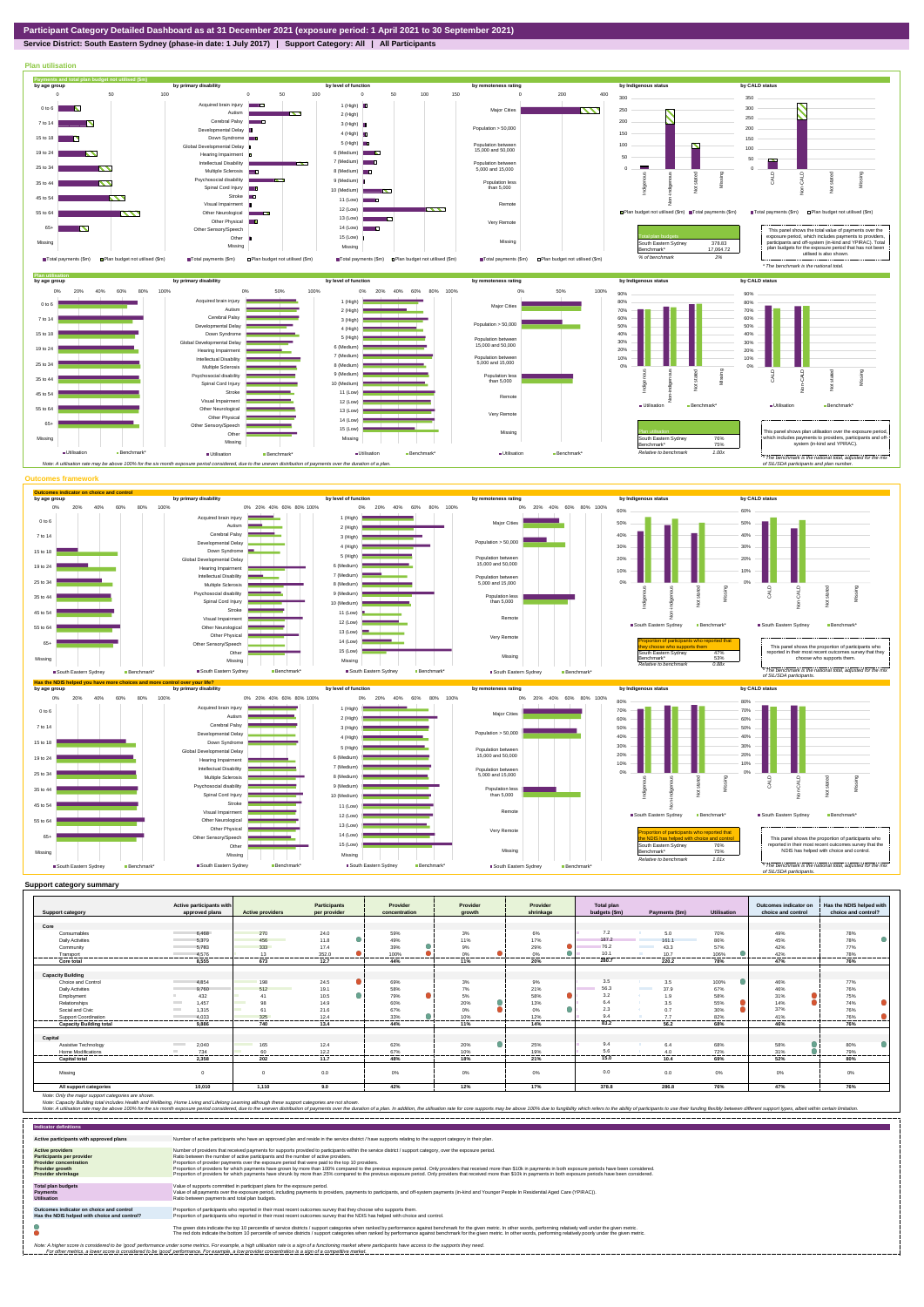## **Service District: South Eastern Sydney (phase-in date: 1 July 2017) | Support Category: All | Participants Receiving SIL/SDA**



**Participant profile Please note that the data presented are based on only six months of data and not a full yer. Distribution of active participants with an approved plan** by age group by primary disability by remoteness rating by hdigenous status by CALD status 0% 20% 40% 60% 80% 100% 120% 0% 10% 20% 30% 40% 50% 60% 0% 10% 20% 30% 0% 20% 40% 60% 80% 100% Acquired brain injury 90% 1 (High) 70% 0 to 6 Major Cities 80% Autism **Designation** 2 (High) 60% 70% Cerebral Palsy 60% 7 to 14 50% 3 (High) nental Delay Population > 50,000 m 40% 40% 50% 4 (High) 15 to 18 Down Syndrome 30% 5 (High) 30% evelopmental Delay Population between 15,000 and 50,000 20% 20% 6 (Medium) 19 to 24 Hearing Impairment 10% 10% п 7 (Medium) Intellectual Disability 0% Population between 5,000 and 15,000 0% Missing 25 to 34 Multiple Sclerosis 8 (Medium) CALD Non-CALD ndiaenous Non-indigenous **Cial disability** Missing Indigeno 9 (Medium) 35 to 4 Population less than 5,000 nstated in 1916.<br>Note  $\overline{z}$ Spinal Cord Injury 10 (Medium) Stroke 45 to 54 å 11 (Low) South Eastern Sydney Benchmark Visual Impairment Remot South Eastern Sydney Benchmark 12 (Low) 55 to 64 Other Neurological 13 (Low) Other Physical Very Remote 14 (Low) **12** Active participants with an approved plan This panel shows the distribution of active participants with an approved plan who have each participant characteristic. 65+ Sensory/Speech Other 15 (Low) South Eastern Sydney 675 The figures shown are based on the number of participants as at the end of the exposure period. Missing Benchmark\* 27,355 Missing Missing Missing *% of benchmark 2%* ■ South Eastern Sydney Benchmark\* South Eastern Sydney Benchmark South Eastern Sydney Be ■ South Eastern Sydney ■ Bench *\* The benchmark is the national distribution of participants receiving SIL/SDA only.*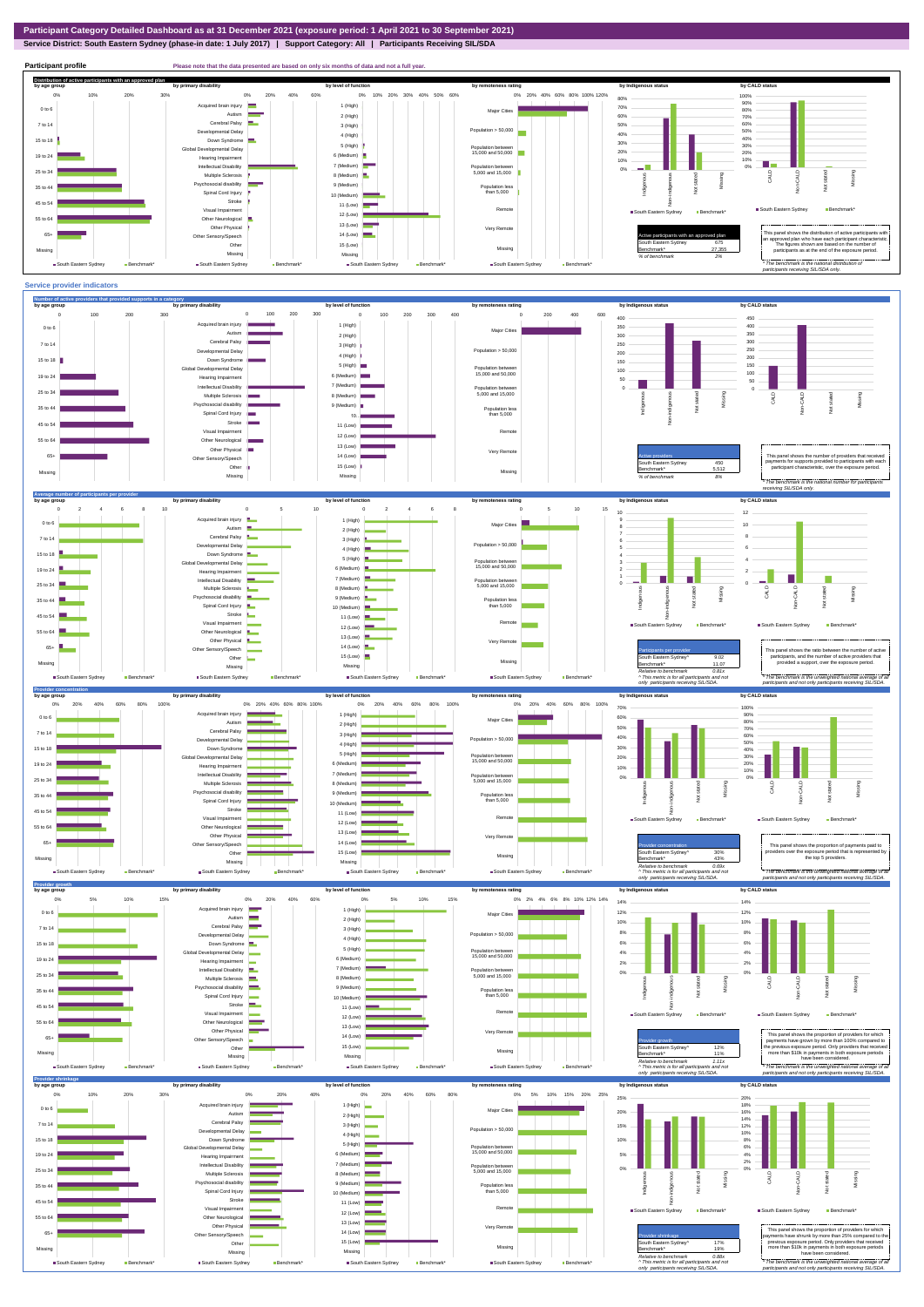## **Service District: South Eastern Sydney (phase-in date: 1 July 2017) | Support Category: All | Participants Receiving SIL/SDA**



| <b>Support category</b>        | Active participants with<br>approved plans | <b>Active providers</b>        | Participants<br>per provider | Provider<br>concentration | Provider<br>arowth | Provider<br>shrinkage | <b>Total plan</b><br>budgets (\$m) | Payments (\$m)        | Utilisation     | Outcomes indicator on<br>choice and control | Has the NDIS helped with<br>choice and control? |
|--------------------------------|--------------------------------------------|--------------------------------|------------------------------|---------------------------|--------------------|-----------------------|------------------------------------|-----------------------|-----------------|---------------------------------------------|-------------------------------------------------|
|                                |                                            |                                |                              |                           |                    |                       |                                    |                       |                 |                                             |                                                 |
| Core                           |                                            |                                |                              |                           |                    |                       |                                    |                       |                 |                                             |                                                 |
| Consumables                    | 526                                        | 106                            | 5.0                          | 66%                       | $0\%$              | 17%                   | 0.9                                | 0.6                   | 67%             | 16%                                         | 79%                                             |
| <b>Daily Activities</b>        | 670                                        | 163                            | 4.1                          | 65%                       | 10%                | 20%                   | 84.8                               | 79.3                  | 94%             | 15%                                         | 79%                                             |
| Community                      | 647                                        | 132                            | 4.9                          | 48%                       | 7%                 | 32%                   | 16.9                               | <b>The Co</b><br>10.9 | 64%             | 15%                                         | 78%                                             |
| Transport                      | 656                                        |                                | 218.7                        | 100%                      | $0\%$              | 0%                    | 0.9                                | 0.8                   | 90%             | 15%                                         | 79%                                             |
| Core total                     | .<br>673                                   | 273                            | --------<br>2.5              | --------<br>62%           | .<br>14%           | <br>23%               | 103.5                              | 91.6                  | ------<br>88%   | <br>16%                                     | --------<br>79%                                 |
|                                |                                            |                                |                              |                           |                    |                       |                                    |                       |                 |                                             |                                                 |
| <b>Capacity Building</b>       |                                            |                                |                              |                           |                    |                       |                                    |                       |                 |                                             |                                                 |
| Choice and Control             | 262                                        | <b>Contract Contract</b><br>51 | 5.1                          | 72%                       | 20%<br>٠           | 0%                    | 0.2                                | 0.2                   | 100%<br>u.      | 19%                                         | 80%                                             |
| <b>Daily Activities</b>        | 662                                        | 180<br><b>Contract</b>         | 3.7                          | 52%                       | 5%                 | 16%                   | 3.9                                | 2.6                   | 66%             | 15%                                         | 79%                                             |
| Employment                     | 33                                         |                                | 5.5                          | 100%                      | $0\%$              | 100%                  | 0.3                                | 0.2<br><b>SALE</b>    | 68%             | 18%                                         | 76%                                             |
| Relationships                  | 469                                        | 62                             | 7.6                          | 73%                       | 7%                 | 14%                   | 2.6                                | 1.6                   | 62%             | 9%                                          | 77%                                             |
| Social and Civic               | 14                                         |                                | 3.5                          | 100%                      | 0%                 | 0%                    | 0.0                                | 0.0                   | 31%             | 31%                                         | 92%                                             |
| Support Coordination           | 668                                        | 115                            | 5.8                          | 45%                       | 6%                 | 10%                   | 10                                 | 1.6                   | 88%             | 15%                                         | 79%                                             |
| <b>Capacity Building total</b> | 675                                        | 287                            | .<br>2.4                     | 40%                       | 9%                 | 14%                   | 9.1                                | 6.3                   | 70%             | 16%                                         | 79%                                             |
|                                |                                            |                                |                              |                           |                    |                       |                                    |                       |                 |                                             |                                                 |
| Capital                        |                                            |                                |                              |                           |                    |                       |                                    |                       |                 |                                             |                                                 |
| Assistive Technology           | 245                                        | 58<br><b>Contract Contract</b> | 4.2                          | 82%                       | 0%                 | 11%                   | 1.3                                | 0.9                   | 75%             | 19%                                         | 81%                                             |
| Home Modifications             | 467                                        | 29                             | 16.1                         | 82%                       | 4%                 | 13%                   | 4.4                                | 3.1                   | 71%             | 15%                                         | 79%                                             |
| <b>Capital total</b>           | <br>509                                    | <br>85                         | ---------<br>6.0             | ------<br>66%             | -------<br>3%      | --------<br>13%       | ---------<br>5.7                   | <br>4.1               | --------<br>72% | -------<br>15%                              | -------<br>80%                                  |
|                                |                                            |                                |                              |                           |                    |                       |                                    |                       |                 |                                             |                                                 |
| Missing                        |                                            | $\Omega$                       | 0.0                          | 0%                        | $0\%$              | 0%                    | 0.0                                | 0.0                   | 0%              | 0%                                          | 0%                                              |
|                                |                                            |                                |                              |                           |                    |                       |                                    |                       |                 |                                             |                                                 |
| All support categories         | 675                                        | 450                            | 1.5                          | 57%                       | 11%                | 20%                   | 118.3                              | 102.0                 | 86%             | 16%                                         | 79%                                             |

Note: Only the major support categories are shown.<br>Note: Capacity Building total individual Wellbeing, Home Living and Lifelong Learning although these support categories are not shown.<br>Note: A utilisation rate may be abov

| <b>Indicator definitions</b>                                                                                                                                                                                                                                                                                                                                              |                                                                                                                                                                                                                                                                                                                                                                                                                                                                                                                                                                                                                                                                                                                                                                                                                 |  |  |  |  |
|---------------------------------------------------------------------------------------------------------------------------------------------------------------------------------------------------------------------------------------------------------------------------------------------------------------------------------------------------------------------------|-----------------------------------------------------------------------------------------------------------------------------------------------------------------------------------------------------------------------------------------------------------------------------------------------------------------------------------------------------------------------------------------------------------------------------------------------------------------------------------------------------------------------------------------------------------------------------------------------------------------------------------------------------------------------------------------------------------------------------------------------------------------------------------------------------------------|--|--|--|--|
| Active participants with approved plans                                                                                                                                                                                                                                                                                                                                   | Number of active participants who have an approved plan and reside in the service district / have supports relating to the support category in their plan.                                                                                                                                                                                                                                                                                                                                                                                                                                                                                                                                                                                                                                                      |  |  |  |  |
| <b>Active providers</b><br><b>Participants per provider</b><br><b>Provider concentration</b><br><b>Provider growth</b><br><b>Provider shrinkage</b>                                                                                                                                                                                                                       | Number of providers that received payments for supports provided to participants within the service district / support category, over the exposure period.<br>Ratio between the number of active participants and the number of active providers.<br>Proportion of provider payments over the exposure period that were paid to the top 10 providers.<br>Proportion of providers for which payments have grown by more than 100% compared to the previous exposure period. Only providers that received more than \$10k in payments in both exposure periods have been considered.<br>Proportion of providers for which payments have shrunk by more than 25% compared to the previous exposure period. Only providers that received more than \$10k in payments in both exposure periods have been considered. |  |  |  |  |
| <b>Total plan budgets</b><br><b>Payments</b><br><b>Utilisation</b>                                                                                                                                                                                                                                                                                                        | Value of supports committed in participant plans for the exposure period.<br>Value of all payments over the exposure period, including payments to providers, payments to participants, and off-system payments (in-kind and Younger People In Residential Aged Care (YPIRAC)).<br>Ratio between payments and total plan budgets.                                                                                                                                                                                                                                                                                                                                                                                                                                                                               |  |  |  |  |
| Outcomes indicator on choice and control<br>Has the NDIS helped with choice and control?                                                                                                                                                                                                                                                                                  | Proportion of participants who reported in their most recent outcomes survey that they choose who supports them.<br>Proportion of participants who reported in their most recent outcomes survey that the NDIS has helped with choice and control.                                                                                                                                                                                                                                                                                                                                                                                                                                                                                                                                                              |  |  |  |  |
|                                                                                                                                                                                                                                                                                                                                                                           | The green dots indicate the top 10 percentile of service districts / support categories when ranked by performance against benchmark for the given metric. In other words, performing relatively well under the given metric.<br>The red dots indicate the bottom 10 percentile of service districts / support categories when ranked by performance against benchmark for the given metric. In other words, performing relatively poorly under the given metri                                                                                                                                                                                                                                                                                                                                                 |  |  |  |  |
| Note: A higher score is considered to be 'good' performance under some metrics. For example, a high utilisation rate is a sign of a functioning market where participants have access to the supports they need.<br>For other metrics, a lower score is considered to be 'good' performance. For example, a low provider concentration is a sign of a competitive market. |                                                                                                                                                                                                                                                                                                                                                                                                                                                                                                                                                                                                                                                                                                                                                                                                                 |  |  |  |  |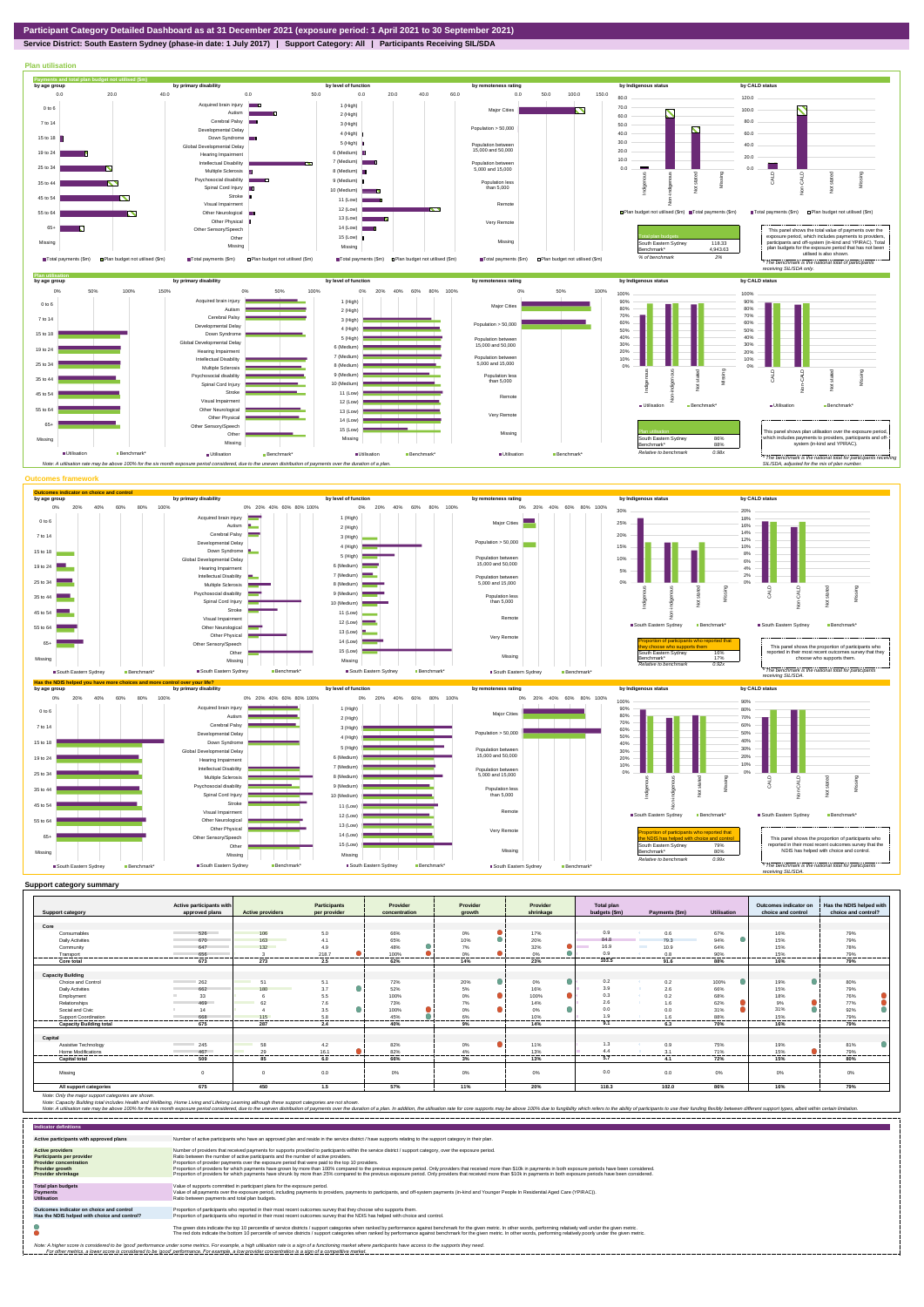**Service District: South Eastern Sydney (phase-in date: 1 July 2017) | Support Category: All | Participants Not Receiving SIL/SDA**

**Participant profile Please note that the data presented are based on only six months of data and not a full year. Distribution of active participants with an approved plan** by age group by primary disability by remoteness rating by hdigenous status by CALD status 0% 5% 10% 15% 20% 25% 0% 20% 40% 60% 80% 100% 120% 0% 10% 20% 30% 0% 20% 40% 80% 100% ed brain injury 90% 1 (High) 70%  $\overline{\phantom{0}}$ 0 to 6 Major Cities 80% Autism **I** 2 (High) 60% 70% Cerebral Palsy 60% 7 to 14 3 (High) 50% Developmental Delay Population > 50,000 m 40% 4 (High) 40% 50%  $15 \text{ to } 18$ Down Syndrome **Contract Contract** 5 (High) 30% 30% Global Developmental Delay Population between 15,000 and 50,000 20% 6 (Medium) 10% 20% 19 to 24 Hearing Impairment ٠h 10% 7 (Medium) Intellectual Disability 0% Population between 5,000 and 15,000 0% Missing 25 to 34 Multiple Sclerosis 8 (Medium) CALD Non-CALD anous Non-indigenous .<br>cial disability Missing Indigeno 9 (Medium) Population less than 5,000 nstated in 1916.<br>Note 35 to 44  $\overline{9}$ Spinal Cord Injury 출 10 (Medium) Stroke 45 to 54 ÷ 11 (Low) å South Eastern Sydney Benchmark Visual Impairment Remote South Eastern Sydney Benchmark 12 (Low) 55 to 64 Other Neurological 13 (Low) Other Physical Very Remote Active participants with an approved plan This panel shows the distribution of active participants with an approved plan who have each participant characteristic. 65+ Sensory/Speech 14 (Low) Other 15 (Low) South Eastern Sydney 9,335 The figures shown are based on the number of participants as at the end of the exposure period. Missing Benchmark\* 457,345 Missing Missing Missing *% of benchmark 2% The benchmark is the nation participants not receiving SIL/SDA only.* ■ South Eastern Sydney Benchmark\* South Eastern Sydney Benchmark ■ South Eastern Sydney South Eastern Sydney Benchmark